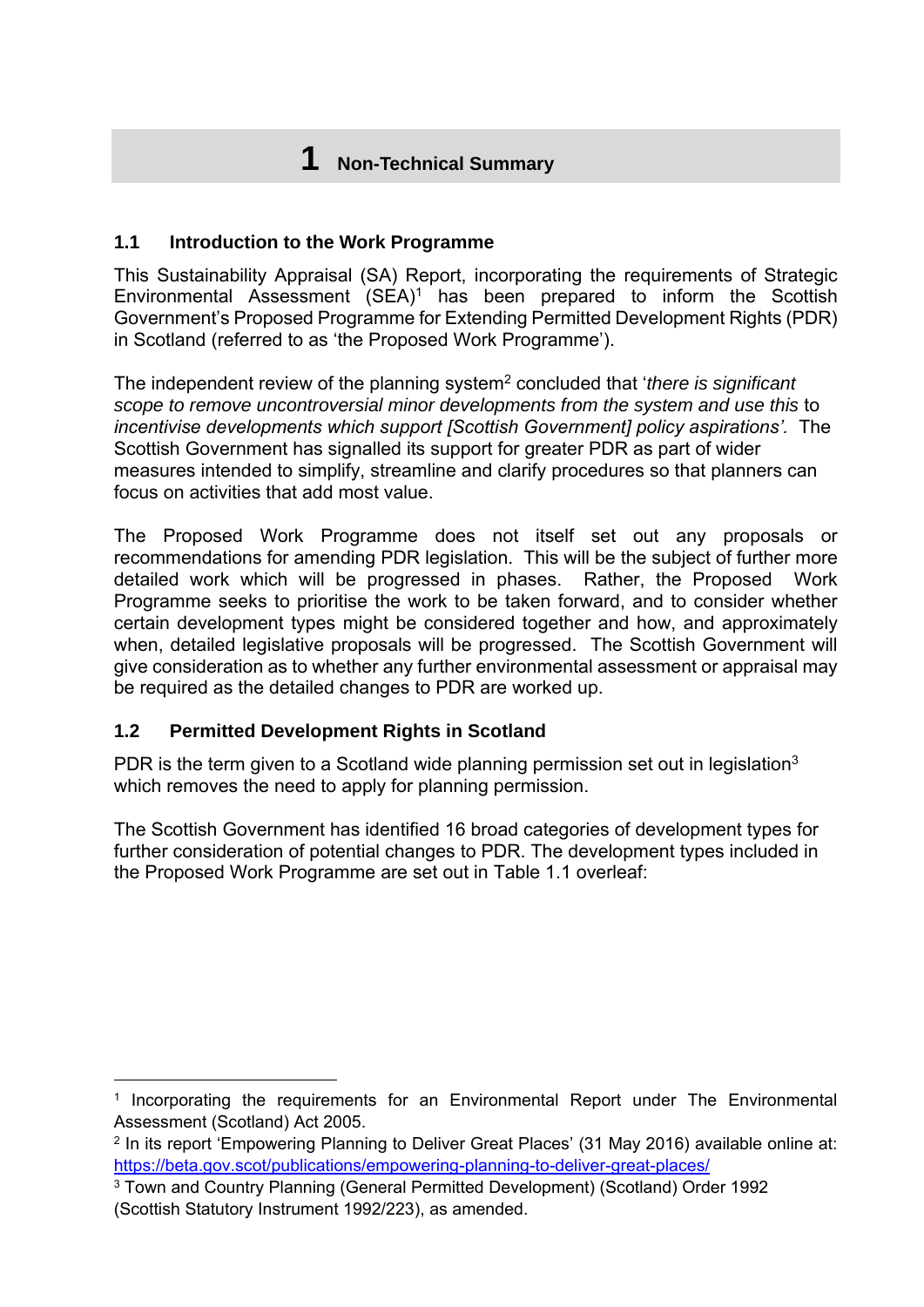#### <span id="page-1-0"></span>**Table 1.1 Types of development where changes in PDR have been considered**

| <b>Digital</b><br>communications<br>infrastructure | Non-domestic solar<br>energy                         | Development relating<br>to active travel       | Householder<br>developments                       |
|----------------------------------------------------|------------------------------------------------------|------------------------------------------------|---------------------------------------------------|
| Town centre<br>changes of use                      | District heating and<br>supporting<br>infrastructure | Habitat pond creation                          | Electric<br>vehicle<br>charging<br>infrastructure |
| Agricultural<br>development                        | Energy storage (non-<br>domestic)                    | Peatland restoration                           | Defibrillator<br>cabinets                         |
| Micro-renewables<br>(domestic and<br>non-domestic) | Energy storage<br>(domestic)                         | Allotments and<br>community growing<br>schemes | Snow sports                                       |

# **1.3 What is Sustainability Appraisal (SA) incorporating Strategic Environmental Assessment (SEA)?**

SEA is required for certain plans, programmes and strategies under the Environmental Assessment Scotland Act 2005. It is a means to judge the likely significant impacts (both positive and negative) of the plan, programme or strategy on the environment and to seek ways to minimise significant adverse effects. SA takes into account environmental, social and economic effects. In this document the term 'SA' should be taken to mean 'SA incorporating the requirements of SEA.' The findings from the assessment will help to inform decisions about prioritising future legislation for the different development types, whether and how far PDR should be extended, and any requirements for safeguards to minimise the risk of negative effects.

# **1.4 How was the Sustainability Appraisal undertaken?**

A series of SA objectives and supporting criteria were developed and these were used to appraise proposals in the Proposed Work Programme. The SA objectives were developed taking into account national environmental, social and economic objectives relevant to each of the SA topics. The Scottish Government also established a Virtual Review Group (VRG) consisting of key stakeholders with knowledge and expertise on the different development types. The VRG were involved from Scoping stage through to informing the appraisal.

The SA identifies the likely significant positive and negative environmental, social and economic effects, as well as whether effects would be temporary or permanent, and whether they would arise in the short, medium or long term.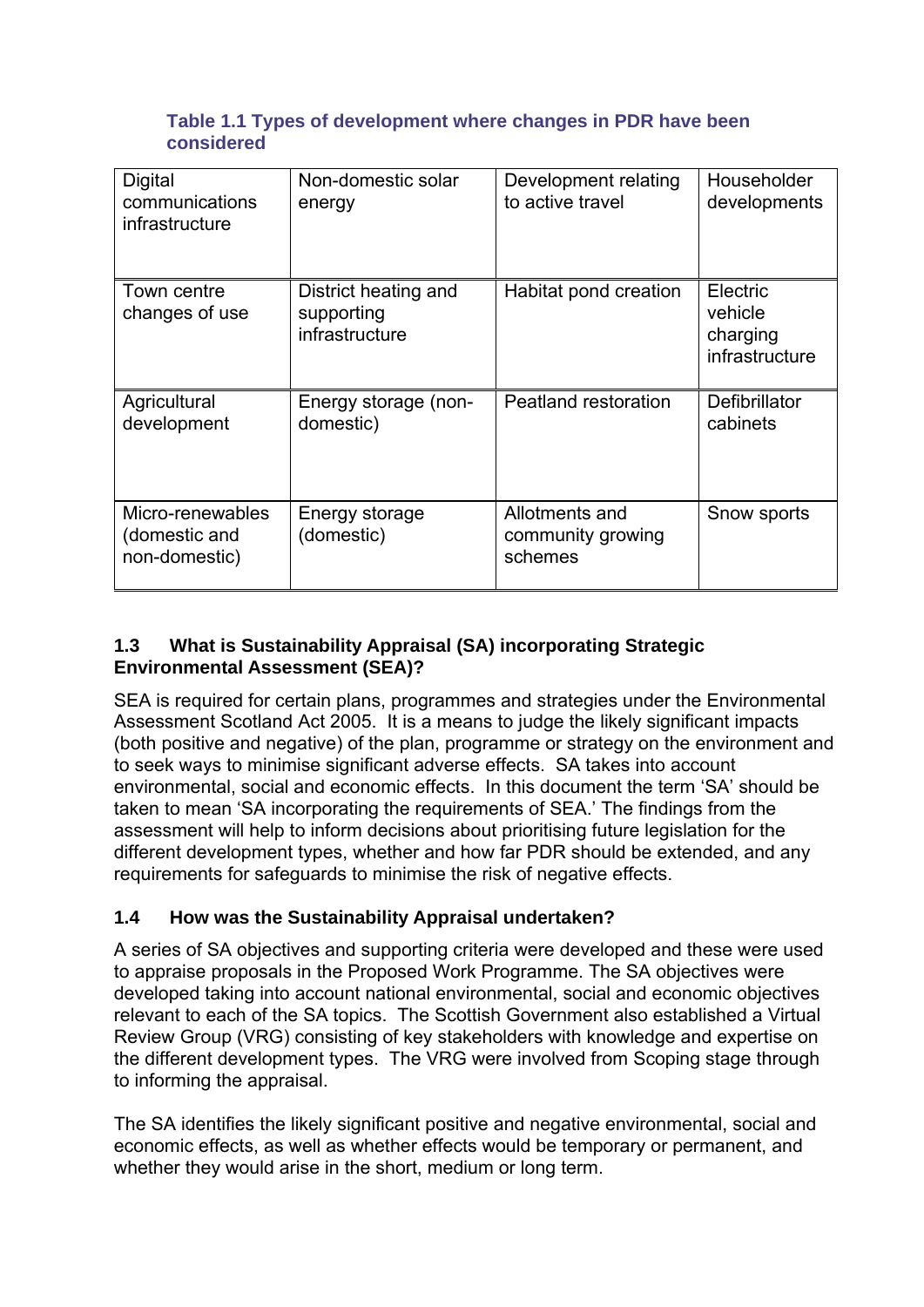## **1.5 Which reasonable alternatives have been considered?**

SEA requires consideration of alternative policy positions (referred to as 'reasonable alternatives'). The Scottish Government originally identified 15 broad categories of development for possible changes to PD. Options for each development type were then developed through an iterative process in discussion with Scottish Environment Protection Agency (SEPA), Scottish Natural Heritage (SNH) and Historic Environment Scotland (HES) (the SEA consultation authorities), and the VRG. For each development type the options typically appraised are:

- no change to current PDR (where existing PDR);
- alteration of current PDR for a development type in relation to current restrictions in designated areas, and/or thresholds relevant to the scale/size of development;
- creating new PDR for a development type in designated areas, non-designated areas, and/or introducing size/scale restrictions of receptors.

An alternative approach was applied to the 13 options identified for changes of use in town centres. The SA instead focuses on the sustainability effects of changes that would result from the addition or loss of 13 typical town centre uses, as a means of more clearly drawing out the likely significant impacts which could arise.

## **1.6 What are the key environmental, social and economic challenges and opportunities relevant to the Proposed Work Programme?**

Scotland's environment is rich in natural and cultural heritage. Its network of designated sites supports many important and rare plants, birds and animals. Many biodiversity features are in good condition, but continuing efforts are needed to avoid the further decline of some species and habitats. Actions to improve biodiversity in Scotland include restoring peatlands, native woodland, and water courses. Actions also include developing the role of the natural environment in providing social and economic benefits and supporting health and wellbeing.

Scotland has set ambitious targets to reduce greenhouse gas emissions. There has been a decline in fossil fuel use, including from electricity generation and transport. Climate change could result in a number of impacts on communities. Scotland's peatlands represent a significant carbon store, and impacts on peatlands are important in relation to greenhouse gas emissions.

Scotland's peat soils cover more than 20% of the country and store around 1600 million tonnes of carbon. However, it is estimated that over 80% of our peatlands are degraded.

Some residential properties are at risk of flooding. Agriculture is a key source of diffuse pollutants, potentially impacting the quality of our rivers, lochs, coastal and transitional waters.

Transport is a major contributor to air pollution however emissions from road traffic have been gradually decreasing. While the number of total miles travelled in the country has increased steadily between 2006 and 2017 the total number of journeys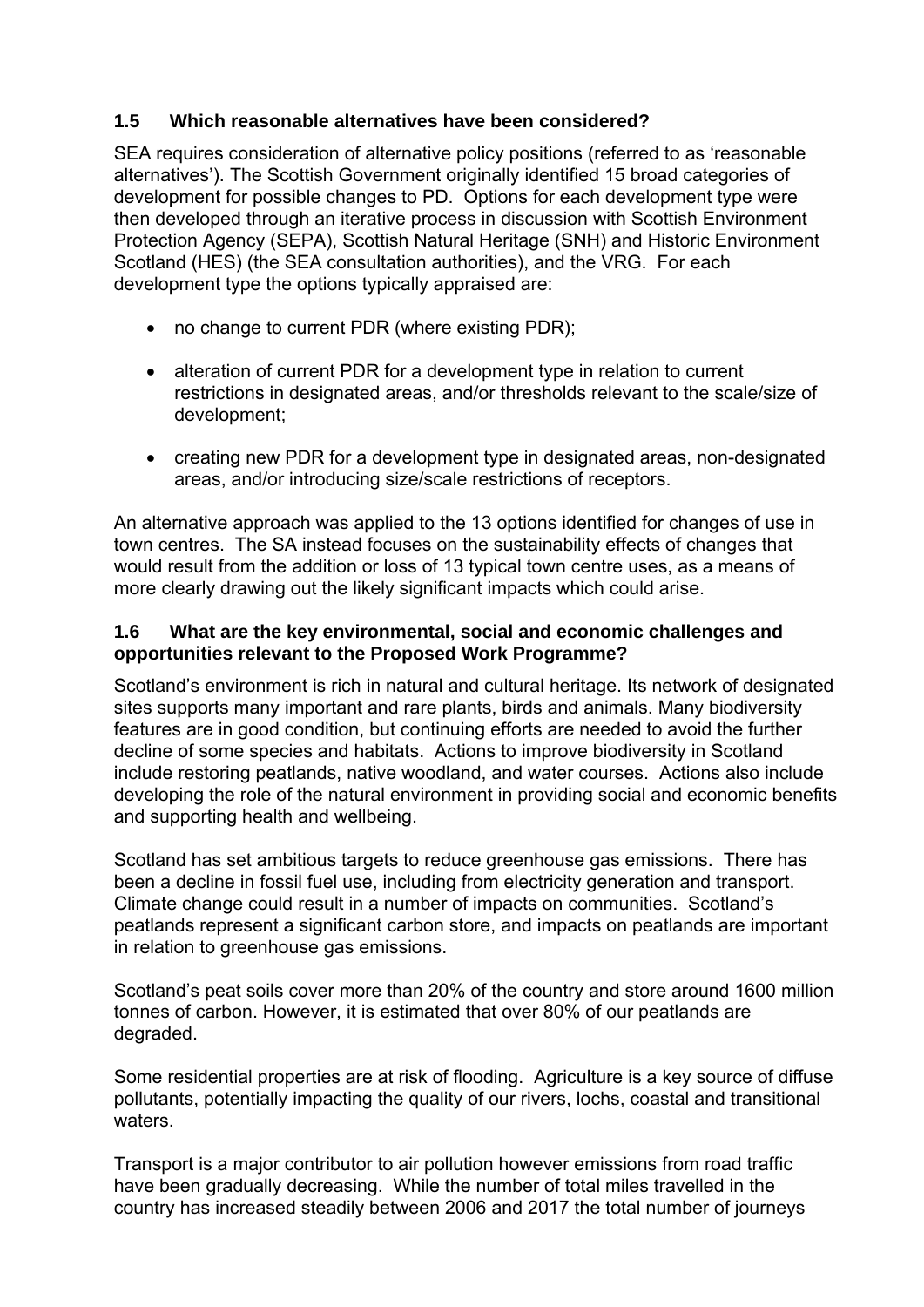made by public transport has seen an overall decrease during this period. The number of journeys undertaken by rail in Scotland has seen sustained growth since 1995/96, increasing by 96% to 96.1 million journeys in 2014/15. Car ownership has also been increasing in the country. Despite the overall increase in general usage of charging points in Scotland, 25% of charge points were still not used at all during August 2016. At present there are over 2,300 miles of National Cycle Network across Scotland and a very small percentage (0.3%) of the population owns an electric vehicle.

Scotland has high quality landscapes, with many iconic views and scenic areas. There are 40 National Scenic Areas in Scotland mainly in the more remote and mountainous areas. All five of the ski centres are situated within NSAs "of outstanding scenic value in a national context". At present there are two national parks in Scotland: Loch Lomond and The Trossachs and the Cairngorms. The protection of these areas is central to rural economic development and recreation, sustainability, and the conservation of their diverse natural habitats.

The historic environment in Scotland is a valued asset attracting approximately 14.6 million visitors a year. A significant proportion of the historic environment in Scotland is undesignated. Heritage assets are at risk from neglect, decay or development pressures. Traffic congestion, air quality, noise pollution, climate change and other problems may also affect the historic environment. Tourism, leisure and sport can improve understanding and enjoyment of the historic environment.

Scotland's **population** is estimated to be just over five million. The population density in the country is among the lowest in Europe. There is significant variation between the more densely populated areas in the Central Belt and areas such as the Highlands and the Western Isles. There is a recent trend for an overall increase in the proportion of people who are older in the country.

The reduction in physical activity and established obesity across Scotland is seen as a health issue. Air pollution is estimated to reduce the average life expectancy of every person in the UK by six months. The situation in Scotland is comparative to that within the UK as a whole in terms of poor quality for human health. Interest in gardening and allotments has seen a rise over recent years with more people becoming aware of the social, environmental and health benefits.

Tourism is of great importance to the Scottish economy and is one of Scotland's largest business sectors. Adventure tourism, which includes snow sports, is a growing trend. Agricultural land is a key material asset. Agriculture is the dominant land use in Scotland, covering 6.2 million hectares, 80% of the land area. A total of 66,600 people were employed in the agricultural industry at the end of June 2018.

There has been a steady increase in the availability of next generation broadband. The snow sports sector is vital to the Scottish rural economy with the economic benefit valued at £30 million per year in 2010. Unpredictable snow cover is regarded as the most significant issue within the industry with these factors driving visitor numbers, profitability and revenue.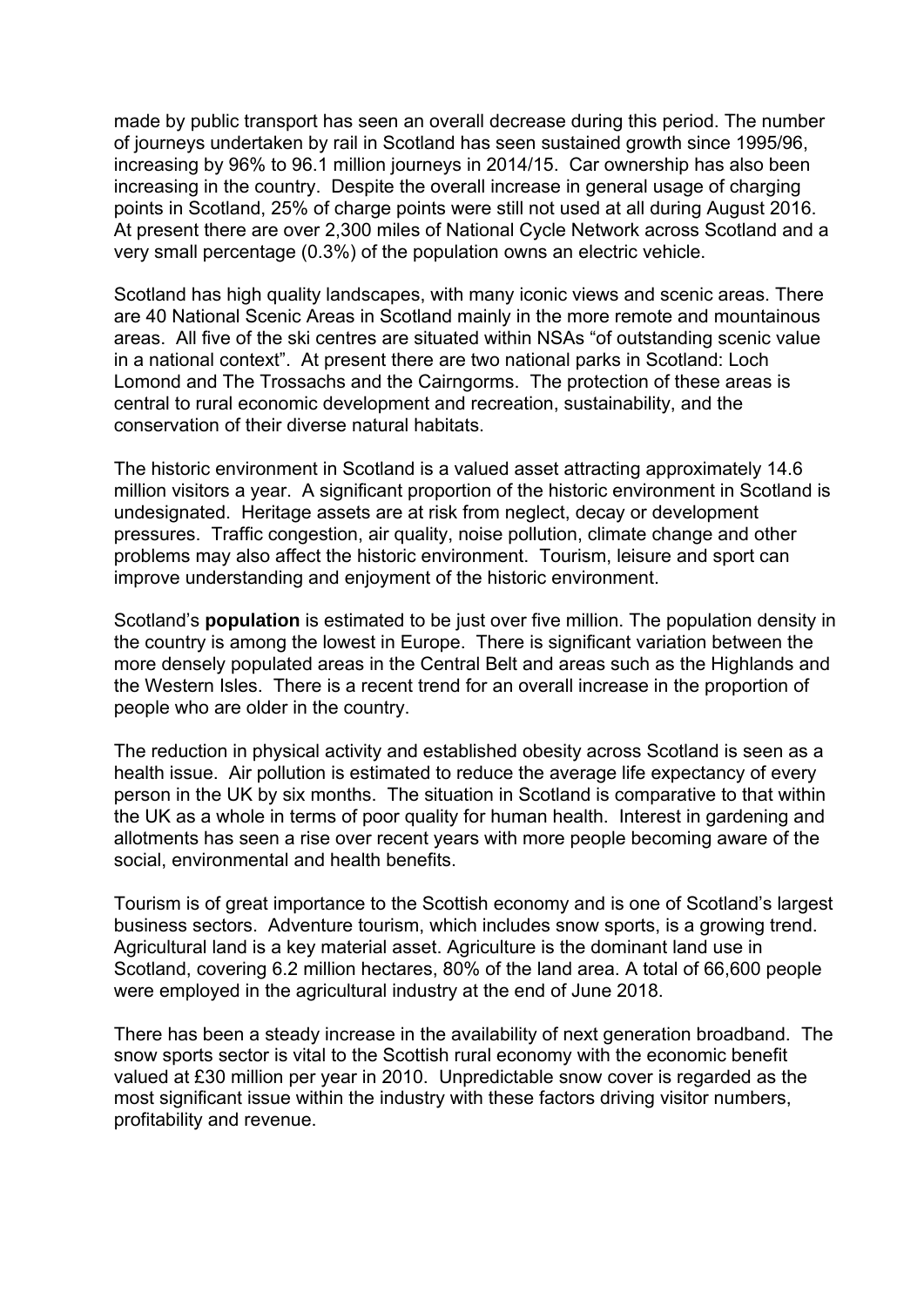# **1.7 Findings of the Sustainability Appraisal**

The following paragraphs provide a high level summary of the SA findings for each main development type.

## *Digital communications infrastructure*

Digital communications infrastructure networks provide a range of services that underpin Scotland's digital economy. Options for the expansion of PDR could include changes relating to the size, scale and location of equipment, and supporting infrastructure, such as equipment housing. The SA has identified significant positive effects in relation to the economy and population and human health. This reflects the support for network improvements which are important to Scotland's digital economy. Key areas of potential but reversible significant negative effects include cultural heritage, particularly from development affecting sites designated for their cultural heritage importance, and potential landscape impacts from new or enlarged masts.

## *Town Centre changes of use*

Town centres across Scotland are experiencing significant change. Options for the expansion of PDR could include changes leading to the addition or loss of different typical town centre uses and the SA has considered the sustainability effects of those changes. The SA identified significant positive economic effects in relation to changes allowing town centres to respond to changing eating, shopping and working patterns. Significant positive cumulative effects are also noted in relation to climatic factors, reflecting the reduced need to travel, and population and human health through providing local services and facilities in an accessible location. There is the potential for negative effects including 'bad neighbour' effects and poor diet associated with an increased number of take-away restaurants. Mixed significant effects could occur for cultural heritage reflecting the positive role of keeping historic buildings in use, but the potential impacts from physical changes to buildings.

#### *Agricultural developments*

Agriculture and farming are important to the Scottish economy and options for the expansion of PDR could include changes relating to the size and scale of farm sheds, the development of polytunnels and the conversion of agricultural buildings to residential or commercial use. The majority of potential PDR changes are identified as having a significant positive effect on supporting the rural economy. Potential significant negative effects are identified in terms of cultural heritage and potential landscape impacts from larger scale developments, and potential impacts on flood risk from increased run-off.

#### *Micro-renewables (domestic and non-domestic)*

Micro-renewables produce heat or energy from renewable sources such as solar, wind, biomass or by exchanging heat naturally present in the air or ground. Options for the expansion of PDR could include changes relating to development within protected areas where these are currently restricted and/or the introduction of new PDR. Changes are identified as having significant minor positive long term effects on reducing greenhouse gas emissions through use of low carbon energy sources, and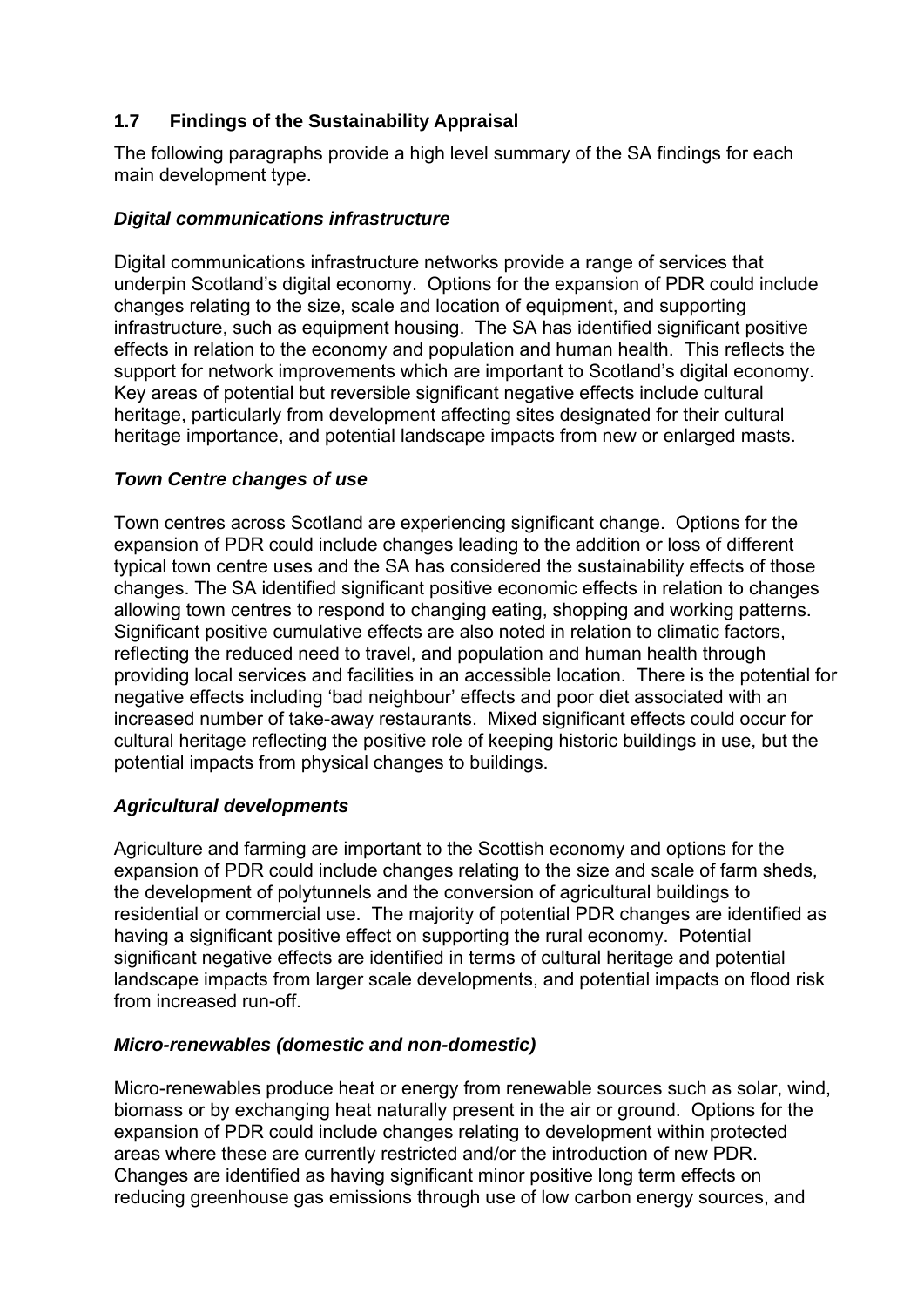supporting climate change adaptation through resilience of the energy supply network. Changes could give rise to significant positive cumulative effects by improving the efficiency of the planning system, removing the requirement to apply for planning permission for a wide range of domestic and non-domestic renewables.

#### *Non-domestic solar energy*

Solar panels generate electricity or heat water using the energy from the sun. Options for the expansion of PDR include changes relating to the removal of certain restrictions on PDR for solar panels mounted on roofs or walls. The potential for significant negative effects on the safe operation of aerodromes and technical sites was identified in circumstances where there are cumulative effects from glint and glare from several solar developments in the same area.

## *District heating and supporting infrastructure*

Heat networks or district heating refers to a network system for distributing heat from a central location (instead of individual boilers in homes) to meet requirements for heating and hot water in residential and commercial developments. Options for the expansion of PDR include introducing PDR for works relating to district heating and supporting infrastructure. Potential significant negative effects have been identified in terms of cultural heritage.

# *Energy storage (non-domestic)*

Energy storage, in the form of battery storage, plays an important role in supporting the flexibility of the energy system, helping to avoid peaks and troughs in supply, particularly in relation to renewable energy. Options for the expansion of PDR include introducing PDR for energy storage developments. Significant but reversible negative effects are identified in terms of cultural heritage and landscape.

# *Energy storage (domestic)*

Battery energy storage in association with residential buildings allows users to store electricity from local generation. There are no existing specific PDR for the installation, alteration or replacement of domestic energy storage facilities, although planning permission is not required for domestic battery storage within a residential building. No significant positive or negative effects are identified for introducing PDR for this development type.

## *Development relating to active travel*

Development relating to active travel is identified as the physical infrastructure required to support active travel. No PDR exist in relation to surface improvements to footpaths and cycle ways, new footpath and cycle routes, provision of safe road crossing points, provision of docking stations for e-bikes and other developments which might support sustainable transport in Scotland. No significant positive or negative effects are identified for introducing PDR for this development type.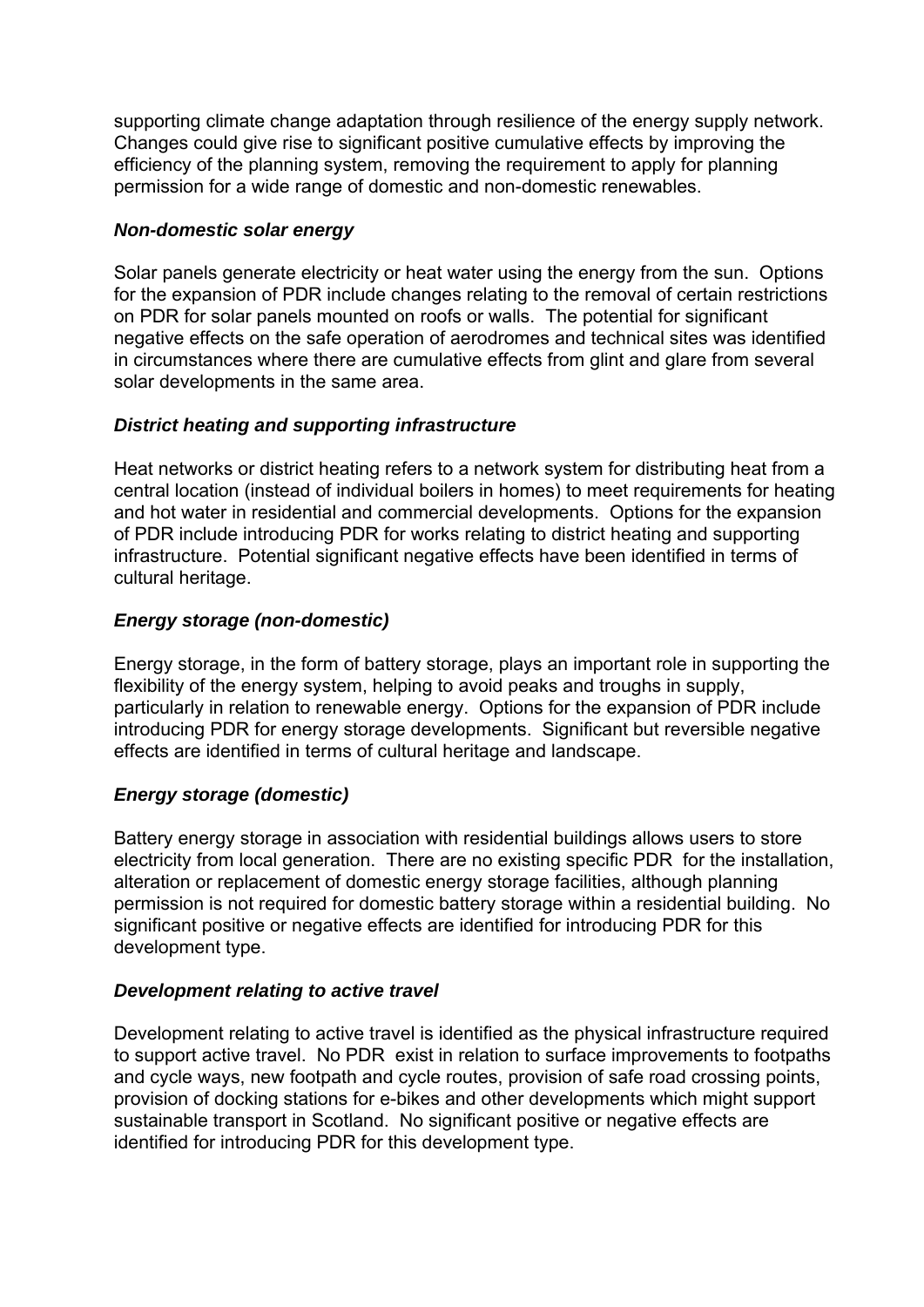#### *Habitat pond creation*

Pond creation and restoration for wildlife has been an important element of agrienvironment funding in recent years. There are currently no PDR for creation of wildlife ponds on agricultural land. Introducing PDR for the creation of ponds for wildlife purposes could have significant positive permanent effects on biodiversity, flora and fauna.

#### *Peatland restoration*

Peatland can become degraded as a result of drainage, forestry, grazing, peat cutting or erosion. Actions to restore peatland focus on managing water levels, stabilising peat and managing vegetation. There are currently no specific PDR for peatland restoration activities. Potential significant permanent positive effects are identified in terms of biodiversity, the water environment, reducing greenhouse gas emissions, climate adaptation, soils and the landscape.

#### *Allotments and community gardens*

Allotments and community gardens are plots of land tended by individuals or community groups for the growing of fruit, vegetables, flowers and other plants for their own use. Developments which support activities on these sites include change of use of land, fencing, buildings, access and water. Introducing PDR to cover these development types could have significant long term positive effects in terms of social, population and human health.

#### *Householder developments*

Householder developments relate to alterations and extensions to a property and within the curtilage. Some of the existing PDR are currently restricted in relation to designated cultural heritage assets. Options for the expansion of PDR include changes relating to the type of property, the size and scale of the change, and where the change affects Conservation Areas and Listed Buildings. There are mixed minor effects across most PDR changes and minor positive effects on population and human health where PDR allow people to improve their living environment, although there could also be negative effects from impacts on the amenity of neighbouring properties. Significant positive effects are also identified in relation to the efficient operation of the planning system reflecting the potential number of planning applications avoided. Significant negative effects are identified on cultural heritage, arising from the changes across all types of development.

## *Electric vehicle charging*

An electric vehicle charging point / station supplies electricity to electric vehicles, and is an important aspect of supporting climate change targets. Options for changes to PDR relate to changes to the size and location of the development, including in areas designated for their cultural heritage. Significant negative effects are identified on cultural heritage although these effects are reversible. Significant positive effects are identified in relation to climate change and air quality from indirect support for reducing vehicle emissions.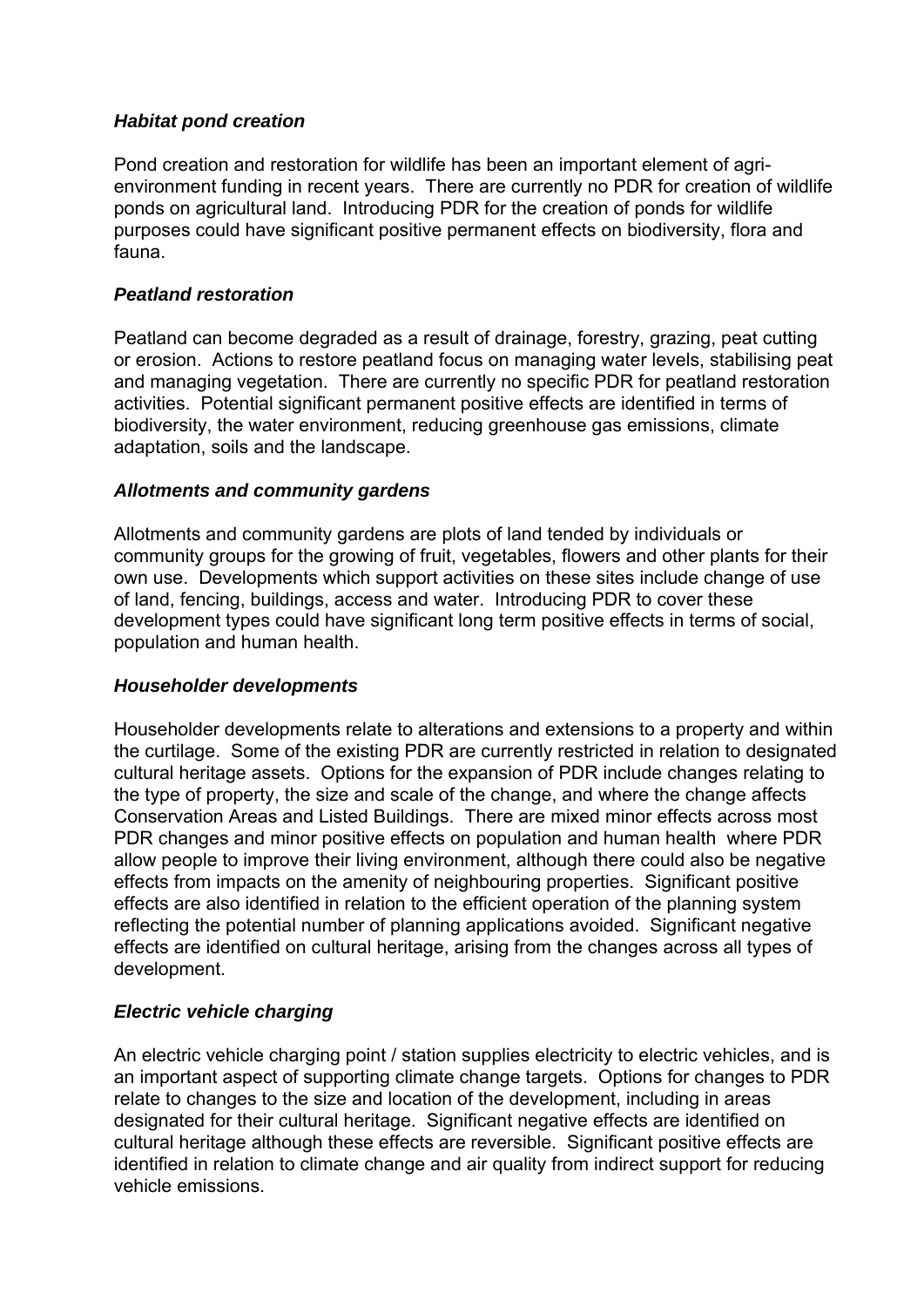#### *Defibrillator cabinets*

Defibrillator cabinets, Publicly Accessible Defibrillators (PADs) or Automated External Defibrillators (AEDs) are an increasingly common feature in many towns, villages and cities. At present PADs are not covered by specific PDR. No significant positive or negative effects are identified for introducing PDR for this development type.

### *Snow sports*

Climate change, and its impact on snowfall, is presenting a challenge for the snow sports industry in Scotland. Artificial snow-making is an important aspect of maintaining the viability of snow sports centres, and the development may require a number of different pieces of infrastructure to support the energy needs, water requirements and snow-making equipment. No significant positive or negative effects are identified for the options to expand PDR relevant to snow sports.

## **1.8 Secondary, cumulative and synergistic effects**

Possible cumulative and synergistic effects between all of the development types included in the Proposed Work Programme have been assessed. It is not currently known which of the options for changes to PDR will be progressed and the extent to which rights will be increased. This section therefore summarises the maximum potential synergistic and cumulative effects.

Several potential changes to PDR could have potential significant negative impacts on **biodiversity, flora and fauna**. PDR for wildlife ponds and peatland restoration could result in potential significant net positive effects for this topic.

A number of potential changes will act together to support policies to reduce greenhouse gas emissions and to support adaptation to a changing **climate**, which combine to give a significant positive effect. Similarly, several potential changes will assist in improving **air quality**. A number of potential PDR changes relate to changes in the size and scale of development types that could significantly increase **flood risk**.

Several potential changes to PDR could have potential significant negative impacts on **cultural heritage**, with several having particular potential to affect Conservation Areas and undesignated historic townscapes, although this could be mitigated by restricting PDR in these areas.

Significant positive effects are identified from options which support the rural and urban economy. Several potential changes to PDR will combine to provide benefits in terms of **population**, living environment and **health**.

Several options could combine to have potentially significant negative cumulative impacts on safety at aerodrome or technical sites, however this can be mitigated either through appropriate restrictions on PDR in the vicinity of these sites, or alternatively through a more detailed evidence base to inform any future proposals in this respect.

## **1.9 What mitigation measures could be put in place?**

Potential mitigation measures, whilst reflecting the need for balance with the objective of simplifying the consenting process, include: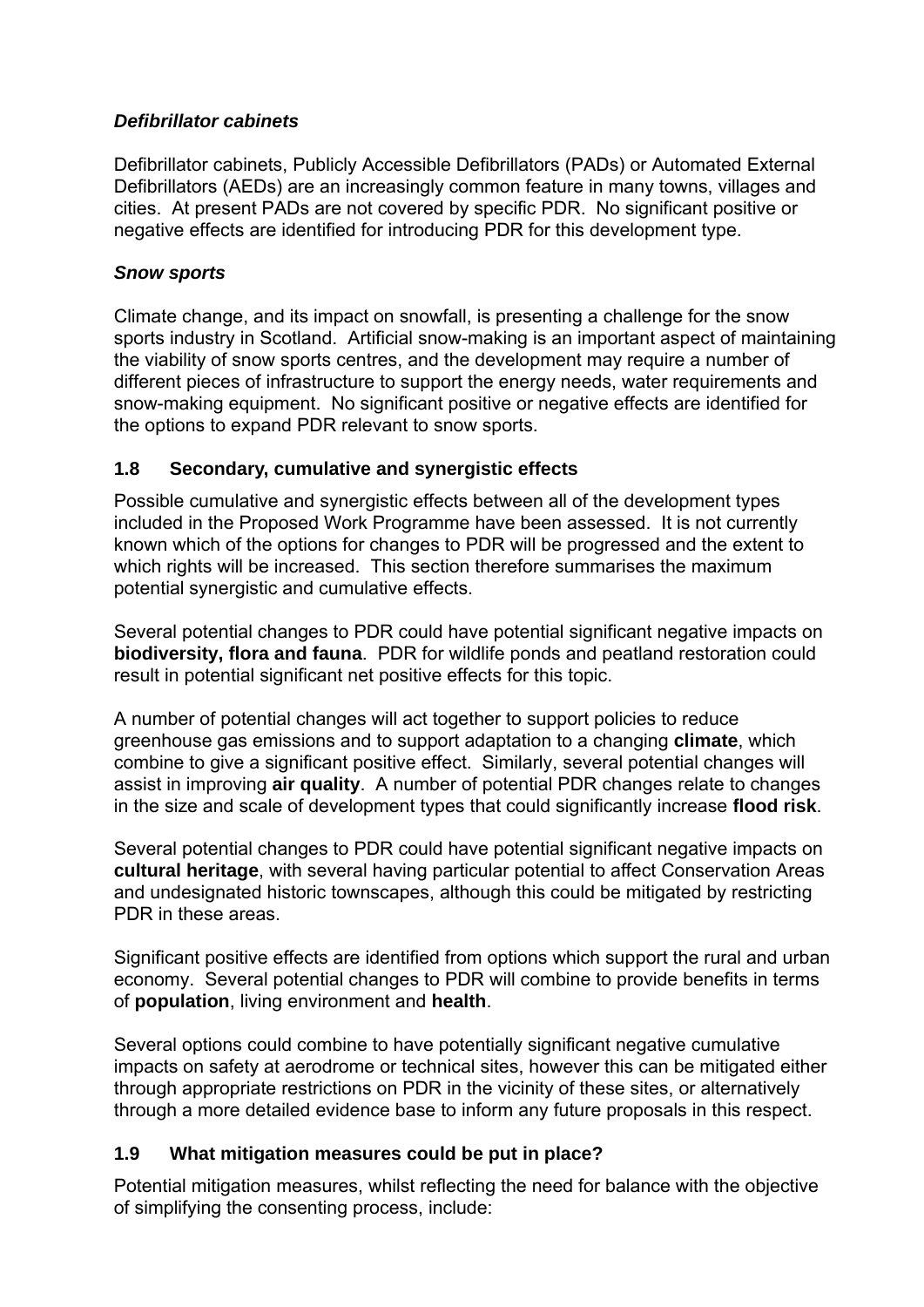- Imposing conditions or restrictions on the extension of particular PDR, for example in terms of numbers, dimensions (e.g. height or area of development) and locations of development likely to give rise to adverse effects.
- Redefining distance thresholds for particular PDR by establishing minimum distances beyond which effects from particular development types are unlikely to be significant.
- Retaining or requiring prior notification/prior approval<sup>4</sup>. It is however noted that this option may be of more limited benefit in terms of streamlining the planning system, though benefits may still arise for wider Scottish Government policy objectives by establishing the principle of development through a national grant of planning permission.
- Promoting guidance and best practice to ensure that development which is implemented under PDR achieves high standards of design and implementation.

There are also a number of existing statutory mechanisms which are relevant to the Proposed Work Programme. These include the Environmental Impact Assessment (EIA) Regulations, the Habitats Regulations, protection for European Protected Species, protection for Conservation Areas, Listed Buildings and Scheduled Monuments, and existing requirements for notification to the planning authority for certain types and scales of development.

# **1.10 What monitoring is proposed?**

The precise specification of changes to PDR for each development type in this SA is unknown, as is the relative timing of their introduction and the endpoint at which all of the changes associated with this SA will be implemented. It is therefore not possible to specify monitoring and review arrangements at this stage. We recognise that we will need to consider appropriate monitoring of the impacts, including those on the environment, for changes for each development type, as well as looking at the wider cumulative effects of changes across development types. This could involve various approaches and combinations of approach, such as liaison with planning authorities, developers and statutory bodies, as well as commissioning research. As part of the Business and Regulatory Impact Assessment

[\(https://www.gov.scot/publications/business-regulatory-impact-assessments-toolkit/\)](https://www.gov.scot/publications/business-regulatory-impact-assessments-toolkit/) associated with developing changes to legislation we would set out commitments to appropriate monitoring and review, including how the previously mentioned cumulative effects will be captured.

# **1.11 How can I comment on this Sustainability Appraisal?**

The consultation on the Proposed Work Programme and SA runs for a 12 week period from 5 November 2019 until 28 January 2020.

 $\overline{a}$ <sup>4</sup> Prior notification/prior approval is a procedure whereby a developer must, as a condition of the planning permission granted by PDR, notify the planning authority of proposals before exercising PDR . This procedure will not result in planning permission and instead will determine whether prior approval is or is not required and is or is not given.